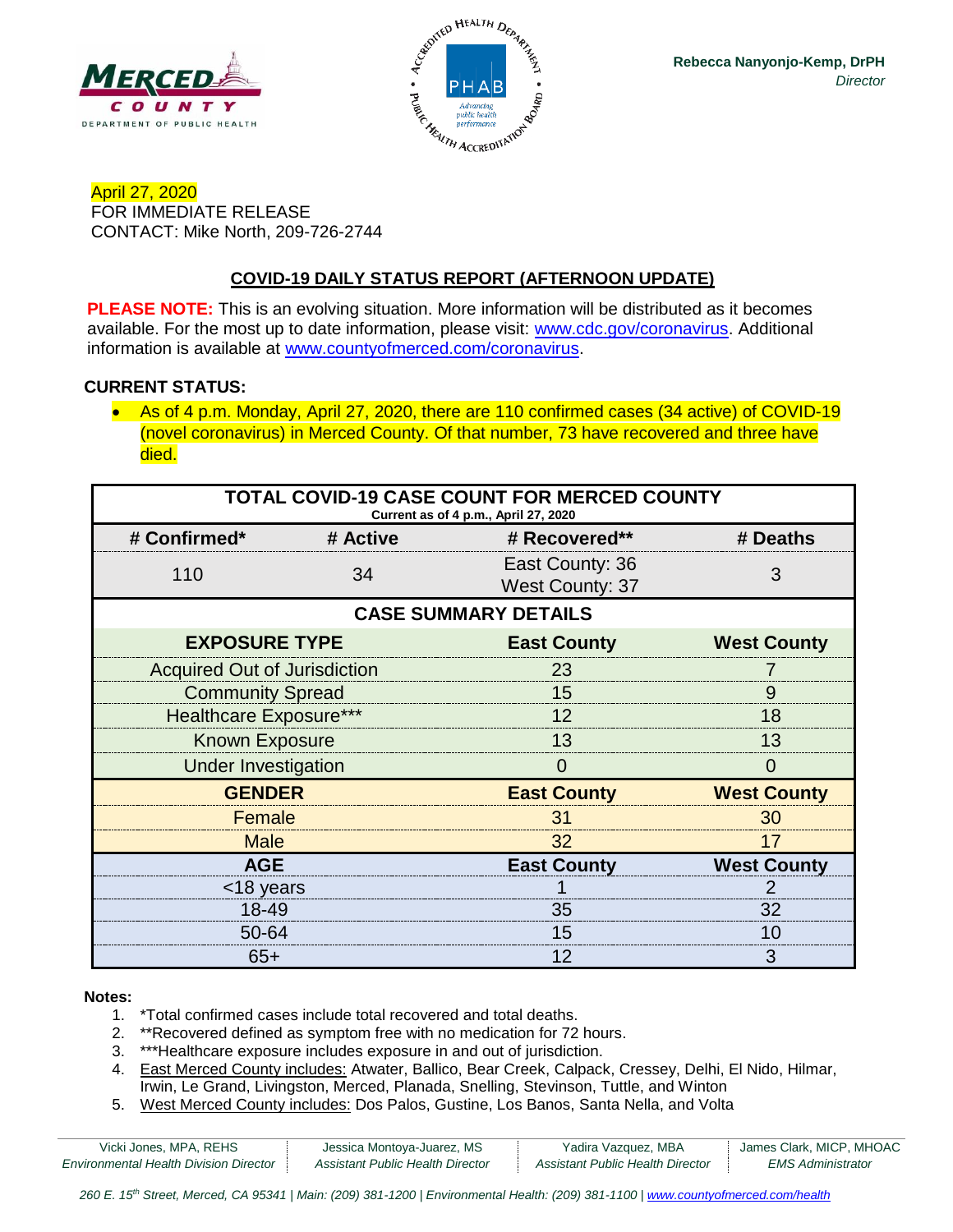• **Community-Specific Reporting:** Due to privacy laws, Merced County had not released a community-specific breakdown of positive cases until Monday, April 13. Due to a relatively low number of positive cases and the size of some of our cities and unincorporated communities, previously releasing those numbers could have been an identifying factor and a breach of patient confidentiality. Furthermore, releasing that type of data could have also created a false sense of security in communities without confirmed cases, leading to greater spread of COVID-19. However, similar to other neighboring counties, Merced County has now reached a high enough case total that patient confidentiality is no longer considered a major risk for communities that have five or more cases. For that reason, we are now releasing community-specific numbers for those that have five or more cases:



*Note: \*Only communities with five or more cases are reported in this graph. The figures in this chart represent confirmed cases, which includes active cases, recoveries, and deaths.*

- Based on information provided by individuals who test positive, Public Health staff will continue to assess risks of exposure and contact any affected individuals.
- Due to privacy laws, the Public Health Department cannot release identifying information related to positive cases.
- In California, there are 44,852 confirmed cases and 1,751 deaths.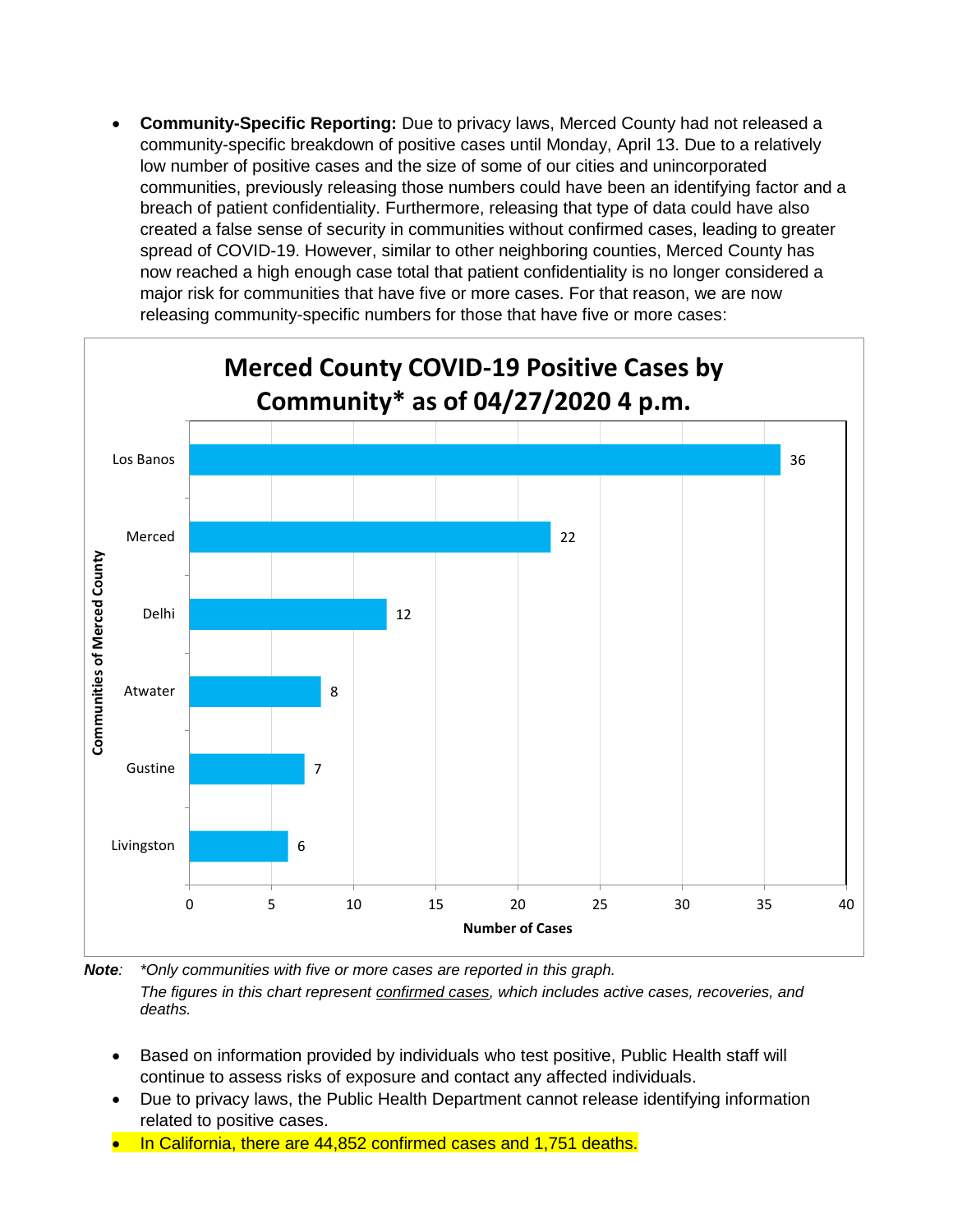## **RECENT ACTIVITIES & UPDATES:**

- Merced County Public Health continues to coordinate with federal, state and local partners to further prepare us for future impacts. This includes working with the California Department of Public Health and the Centers for Disease Control and Prevention to monitor COVID-19.
- In coordination with the Merced County Office of Emergency Services, situational status calls continued this week with local government agencies, schools, and healthcare professionals in our community.
- On Friday, April 24, 2020, the Merced County Public Health Officer issued an amended Health Order that expands the definition of essential services to include drive-up services for faith-based organizations, animal care facilities, drive-through automatic car washes, and pool maintenance. The amended Order is effective immediately and supersedes the prior Order issued on April 17, 2020. The Order also requires essential businesses to develop a Social Distancing and Safety Plan. View the full Order at

[www.countyofmerced.com/coronavirus.](http://www.countyofmerced.com/coronavirus)

- Warm Line for Youth: The Merced County Behavioral Health & Recovery Services Warm Line is up and running. This is a non-emergency resource for any youth seeking emotional support. The Warm line is available 24 hours a day, 7 days a week. To get in touch with the Recovery Services Warm Line, please call 209-381-6800 or toll free 1-888-334-0163.
- The Merced County COVID-19 information webpage, [www.countyofmerced.com/coronavirus,](http://www.countyofmerced.com/coronavirus) continues to be updated on a daily basis.
	- o Tenant protection information added: [www.countyofmerced.com/3412/Real-Estate](http://www.countyofmerced.com/3412/Real-Estate)
- The Merced County Office of Emergency Services and Merced County Department of Public Health proclaimed a local and public health emergency March 13 in order to help address the outbreak. The Board of Supervisors ratified those actions during a March 16 special meeting.
- On March 19, Governor Gavin Newsom announced Executive Order N-33-20, asking California residents to stay at home. On March 20, Merced County's Health Officer also issued an Order directing County residents to remain in their places of residence except to perform or receive essential services.
- The Merced County Public Health Department Operations Center was activated Jan. 27, 2020 (92 days) in order to prepare for COVID-19 in and around our community. The Merced County Emergency Operations Center and Human Services Agency Department Operations Center are also currently active.

## **COVID-19 TESTING UPDATE:**

- Within the public health system, every person who has met CDC criteria for severe disease within Merced County has been tested. Testing has been limited across the state of California, as noted multiple times by state officials as a barrier to response.
- Public Health is actively identifying other methods to enhance testing capability for providers throughout the community and increase testing county-wide. We will continue to be notified should positive tests come through either system (public health or commercial).
- In late March, Merced County opened two "mobile specimen collection sites" for COVID-19 in order to streamline testing capabilities. Initially, there will be two collection days per week, one on the westside of the County, and one on the eastside of the County. Each site will remain open for four hours per day. Additional hours per day and days per week may become more frequent if supply and personnel availability increase.
	- o **PLEASE NOTE**: Use of these mobile specimen collection sites are by appointment only, and you must have a prescription from a physician and prior approval from the Merced County Department of Public Health. If you do not have a provider and have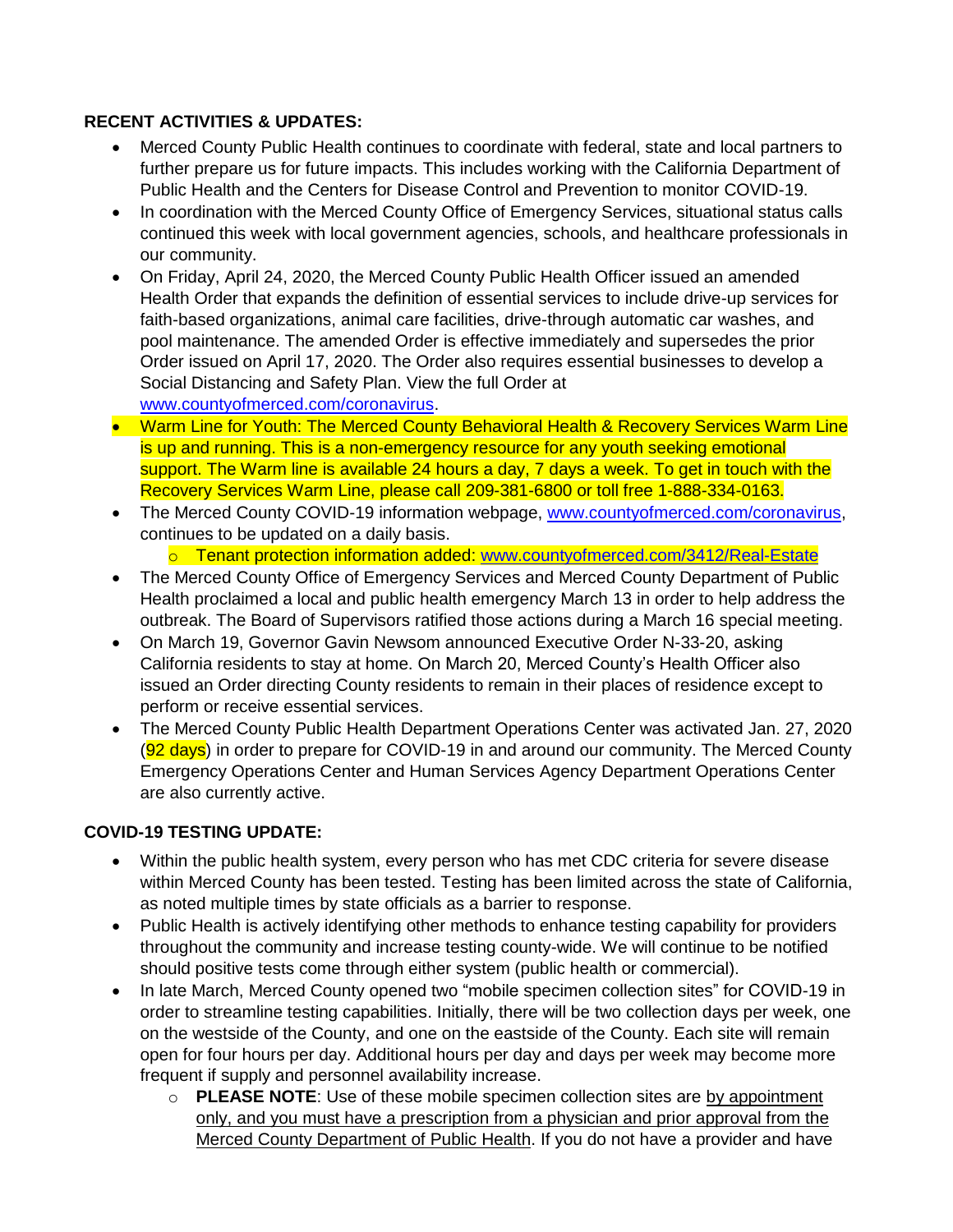symptoms call 209-381-1180 for a phone consultation. Anyone without prior approval will not be tested. Locations will be provided to clients once appointments are made. Call 209-381-1180 for more information.

• Following Governor Gavin Newsom's recent announcement to add more community testing sites across the state focused on underserved communities, Merced County will launch a new testing site in the City of Merced. This new site is one of 80 testing sites powered through a partnership with OptumServe, the federal government health services business of Optum, a leading health services innovation company. The new testing site is projected to open on April 30, 2020. Testing will be by appointment only, and more information will be released when appointments become available.

# **COVID-19 SYMPTOMS AND PRECAUTIONS:**

- Coronavirus symptoms include: mild to severe respiratory illness, fever, cough and difficulty breathing. If symptoms develop, individuals should stay at home to limit exposure to others.
- Anyone who has had contact with a person with possible COVID-19 infection and has the above symptoms should call his/her local health department/health care provider immediately.
- Do not go to your provider's office without calling ahead. Do not call 911 for suspected COVID-19 unless you are having a medical emergency.
- During the flu season, there are steps you can take to protect your health and the health of those around you:
	- o Wash your hands regularly with soap and water for 20 seconds.
	- o Avoid touching your eyes, nose, or mouth with unwashed hands.
	- o Avoid close contact with people who are sick.
	- $\circ$  Stay away from work, school or other people if you become sick with respiratory symptoms such as fever and cough.
	- o Cover sneezes or coughs with a tissue, then throw the tissue in the trash.

# **ADDITIONAL RESOURCES:**

- **Sign up for COVID-19 alerts[:www.countyofmerced.com/coronavirus](http://www.countyofmerced.com/coronavirus)**
- Merced County Public Health COVID-19 **Information Webpage**:
	- o [www.countyofmerced.com/coronavirus](http://www.countyofmerced.com/coronavirus)
- Merced County Public Health **Information Line**:
	- o 209-381-1180 (English, Spanish, and Hmong. Live reps. available 8 a.m. to 5 p.m.)
	- **Email** COVID-19-specific questions to Merced County Public Health:
		- o COVID19@countyofmerced.com.
- Updated **CDC Information**:
	- o <https://www.cdc.gov/coronavirus/2019-ncov/whats-new-all.html>
- CDC **Resources for Households**:
	- o <https://www.cdc.gov/coronavirus/2019-ncov/community/home/index.html>
- How to **talk to your kids** about the coronavirus:
- o <https://www.pbs.org/parents/thrive/how-to-talk-to-your-kids-about-coronavirus>
- Guidance for **Businesses and Employers**:
	- o <https://bit.ly/2IH2G2u>
	- o [www.covid19.ca.gov](http://www.covid19.ca.gov/)
- Report **Price Gouging**:
	- o <http://www.countyofmerced.com/3381/Price-Gouging>
- Report **Consumer Fraud**:
	- o [www.countyofmerced.com/2322/Consumer-Fraud](http://www.countyofmerced.com/2322/Consumer-Fraud)